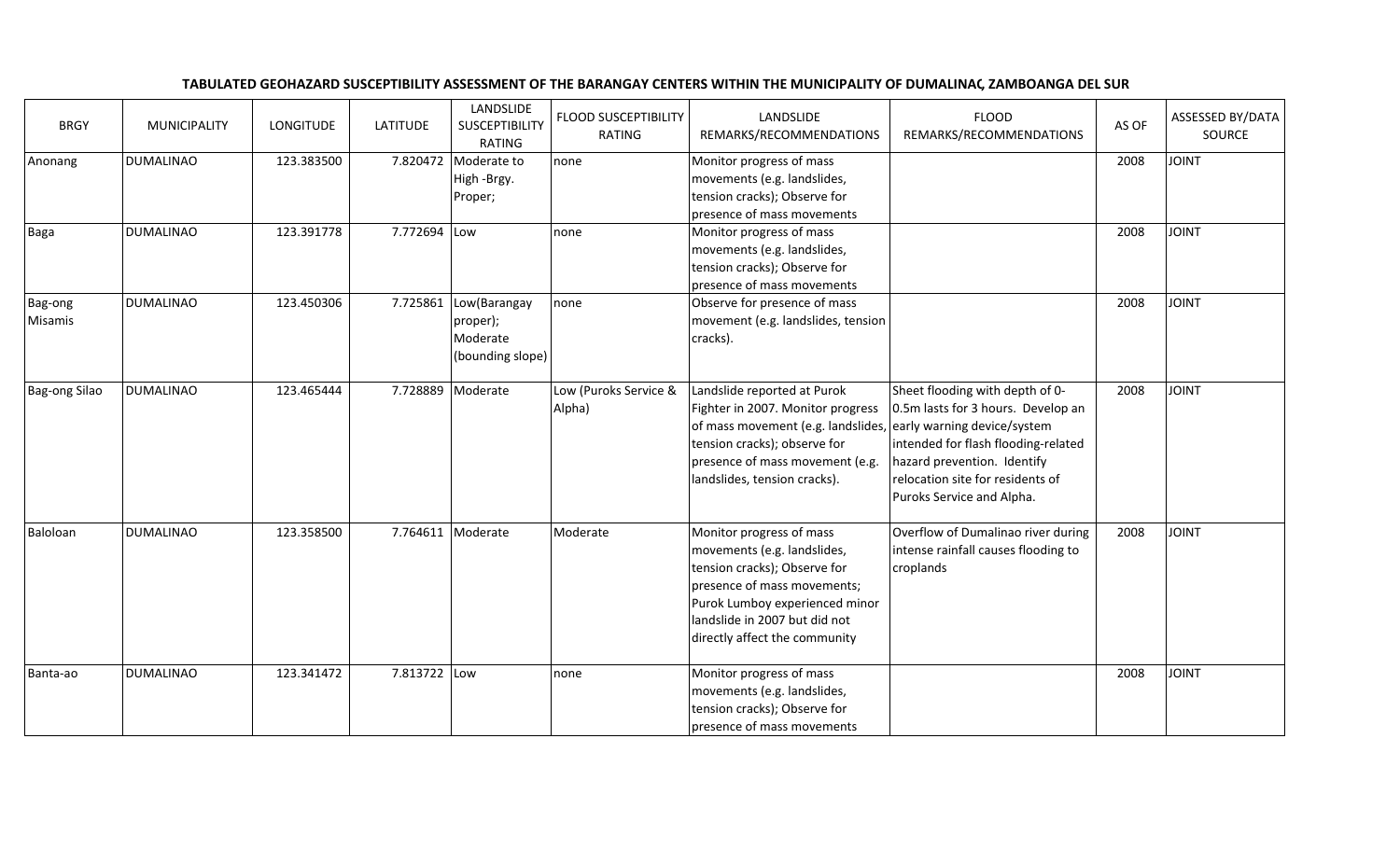| <b>Bibilik</b><br>Calingayan | <b>DUMALINAO</b><br><b>DUMALINAO</b> | 123.468056<br>123.381417 | 7.743083 Low<br>7.771222 Low |                   | none<br>none | Monitor progress of mass<br>movement (e.g. landslides, tension<br>cracks); observe for presence of<br>mass movement (e.g. landslides,<br>tension cracks);<br>Monitor progress of mass                                                                                                                                                                                                                                                                                                                                                                        |                                  | 2008<br>2008 | JOINT<br><b>JOINT</b> |
|------------------------------|--------------------------------------|--------------------------|------------------------------|-------------------|--------------|--------------------------------------------------------------------------------------------------------------------------------------------------------------------------------------------------------------------------------------------------------------------------------------------------------------------------------------------------------------------------------------------------------------------------------------------------------------------------------------------------------------------------------------------------------------|----------------------------------|--------------|-----------------------|
|                              |                                      |                          |                              |                   |              | movement (e.g. landslides, tension<br>cracks); observe for presence of<br>mass movement (e.g. landslides,<br>tension cracks);                                                                                                                                                                                                                                                                                                                                                                                                                                |                                  |              |                       |
| Camalig                      | <b>DUMALINAO</b>                     | 123.337333               |                              | 7.822667 Moderate | none         | Monitor progress of mass<br>movements (e.g. landslides,<br>tension cracks); Observe for<br>presence of mass movements; Old<br>inactive rockfall/debris deposits<br>are found at the back of barangay<br>center; Localized landslide along<br>the national road due to unstable<br>road cuts                                                                                                                                                                                                                                                                  |                                  | 2008         | <b>JOINT</b>          |
| Camanga                      | <b>DUMALINAO</b>                     | 123.355139               | 7.816361 Low to              | Moderate          | High         | Observe for presence of mass<br>movement (e.g. landslides, tension with very high turbidity along the<br>cracks; identify evacuation site for   creeks of Bayno, Talaba and<br>Purok Camansi residents; Observe   Mangga<br>for rapid increase/decrease in<br>creek/river water levels, possibly<br>accompanied by increased<br>turbidity, (soil content)<br>particularly at Purok Bayno, Talaba<br>and Mangga; Establish constant<br>communication and updates with<br>Puroks Camansi and Talaba; Avoid<br>build-up on river banks/creeks;<br>activate BDCC | Common occurrence of flash flood | 2008         | <b>JOINT</b>          |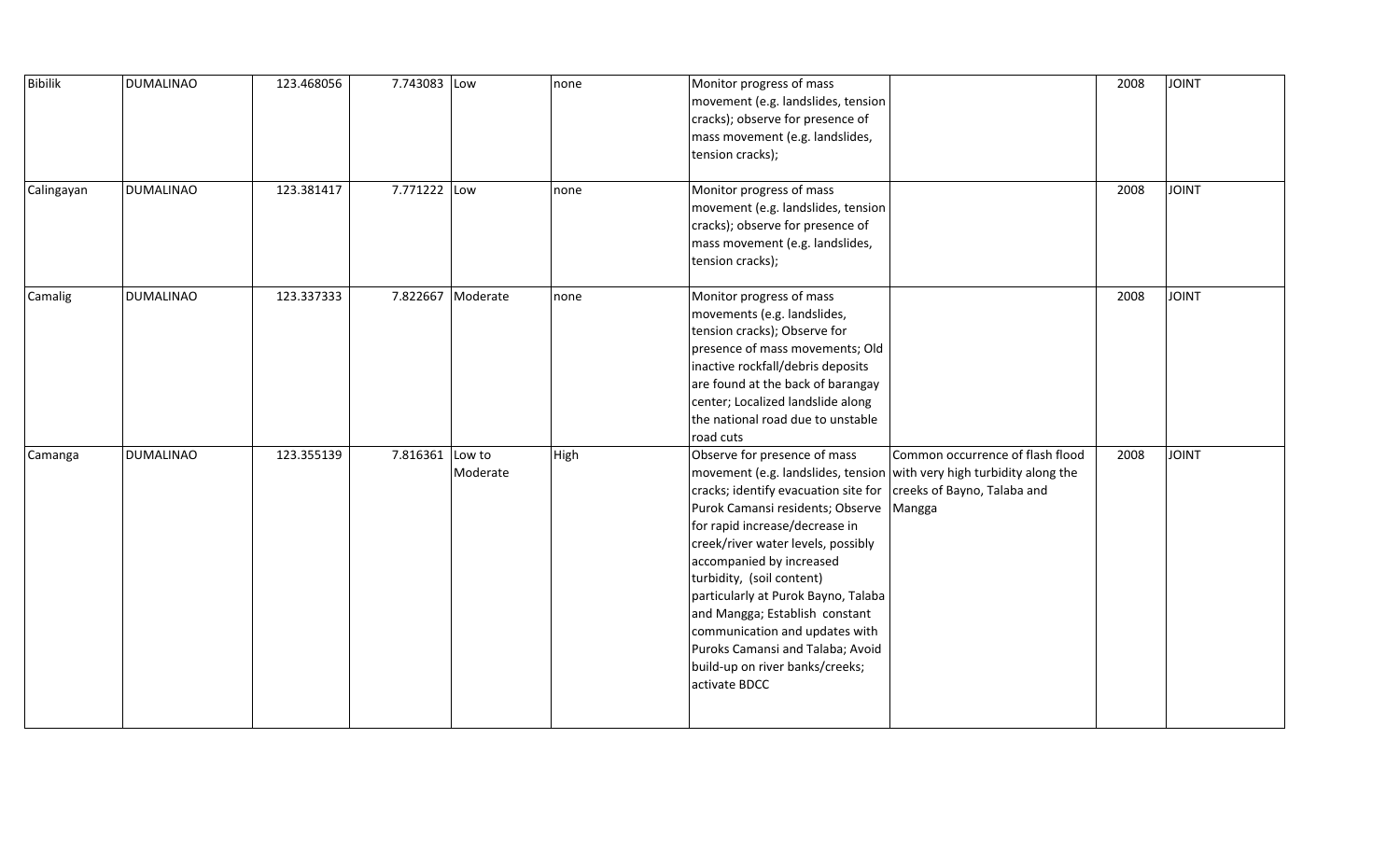| Cuatro-Cuatro | <b>DUMALINAO</b> | 123.382556 | 7.745667      | Moderate - Brgy | none | Monitor progress of mass            |                                     | 2008 | <b>TAIOL</b> |
|---------------|------------------|------------|---------------|-----------------|------|-------------------------------------|-------------------------------------|------|--------------|
|               |                  |            |               | Proper; High -  |      | movements (e.g. landslides,         |                                     |      |              |
|               |                  |            |               | Purok           |      | tension cracks); Observe for        |                                     |      |              |
|               |                  |            |               | Sampaguita      |      | presence of mass movements;         |                                     |      |              |
|               |                  |            |               |                 |      | Landslide occurred at Purok         |                                     |      |              |
|               |                  |            |               |                 |      | Sampaguita in 2005; Identify        |                                     |      |              |
|               |                  |            |               |                 |      | relocation site for residents of    |                                     |      |              |
|               |                  |            |               |                 |      | Purok Sampaguita; Observe           |                                     |      |              |
|               |                  |            |               |                 |      | saturated ground or seeps in areas  |                                     |      |              |
|               |                  |            |               |                 |      | that are not typically wet; Develop |                                     |      |              |
|               |                  |            |               |                 |      | an early warning device/system      |                                     |      |              |
|               |                  |            |               |                 |      | intended for landslide-related      |                                     |      |              |
|               |                  |            |               |                 |      | hazard prevention.                  |                                     |      |              |
|               |                  |            |               |                 |      |                                     |                                     |      |              |
| Locuban       | <b>DUMALINAO</b> | 123.379444 | 7.829639 High |                 | Low  | Monitor progress of mass            | Overload of rain water along creeks | 2008 | <b>JOINT</b> |
|               |                  |            |               |                 |      | movements (e.g. landslides,         | cause flooding in the area          |      |              |
|               |                  |            |               |                 |      | tension cracks); Observe for        |                                     |      |              |
|               |                  |            |               |                 |      | presence of mass movements;         |                                     |      |              |
|               |                  |            |               |                 |      | Observe for sunken roads or         |                                     |      |              |
|               |                  |            |               |                 |      | displaced road surfaces; The        |                                     |      |              |
|               |                  |            |               |                 |      | unstable slope located at the       |                                     |      |              |
|               |                  |            |               |                 |      | boundary of Brgys. Palpalan and     |                                     |      |              |
|               |                  |            |               |                 |      | Locuban posts an imminent           |                                     |      |              |
|               |                  |            |               |                 |      | danger to the community at the      |                                     |      |              |
|               |                  |            |               |                 |      | foot of the slope; Mass             |                                     |      |              |
|               |                  |            |               |                 |      | movements such as terracettes       |                                     |      |              |
|               |                  |            |               |                 |      | were observed                       |                                     |      |              |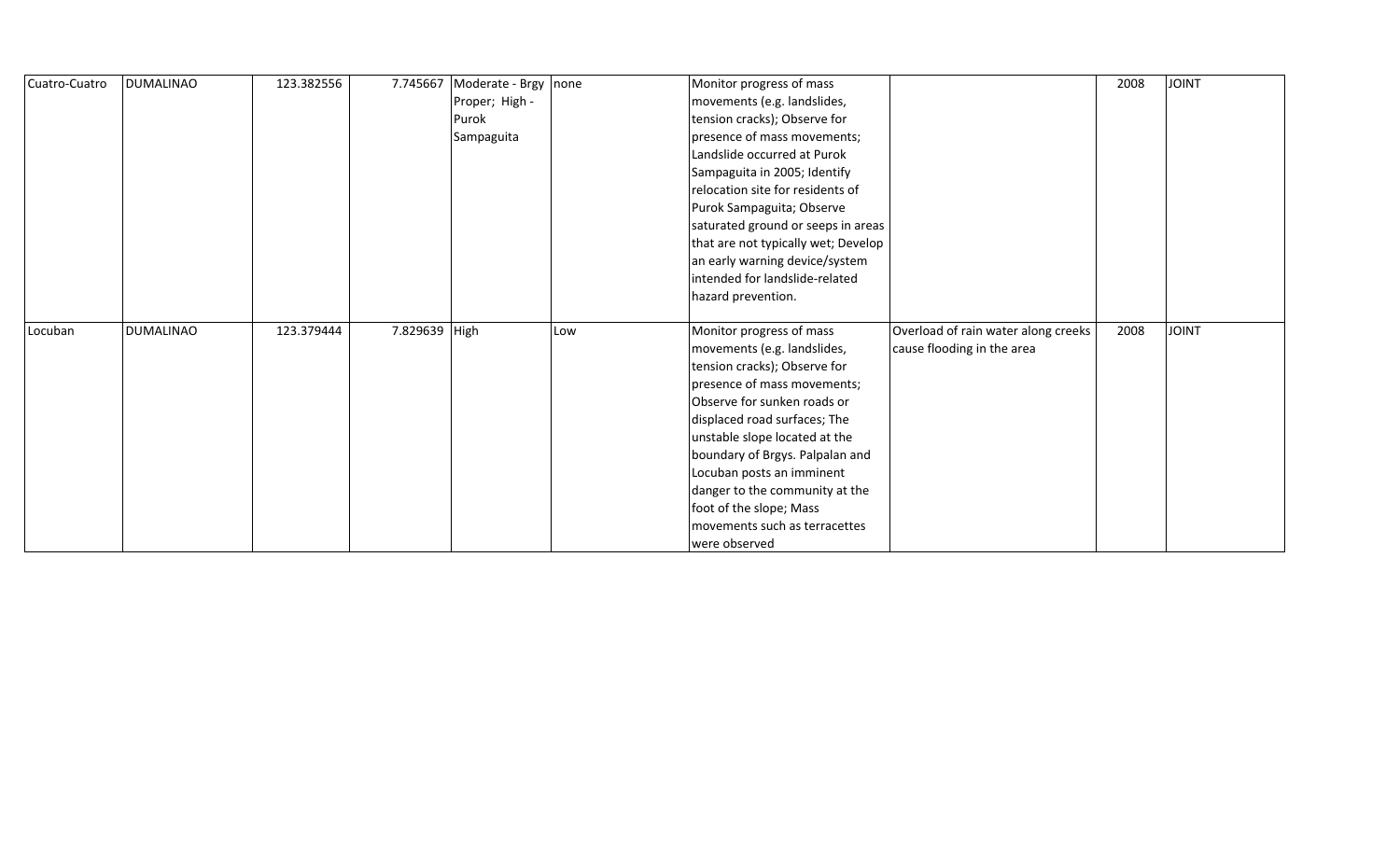| Malasik   | <b>DUMALINAO</b> | 123.335333 |               | 7.784917 Moderate | None | Reported landslides occurred at                             | Dinas River overflows during        | 2008 | <b>JOINT</b> |
|-----------|------------------|------------|---------------|-------------------|------|-------------------------------------------------------------|-------------------------------------|------|--------------|
|           |                  |            |               |                   |      | Puroks Nangka and Lanzones in                               | intense rainfall but subsides in 30 |      |              |
|           |                  |            |               |                   |      | 1991-1992, affecting a hectare of                           | minutes.                            |      |              |
|           |                  |            |               |                   |      | farmlands; 3 houses were                                    |                                     |      |              |
|           |                  |            |               |                   |      | relocated; Identify evacuation site                         |                                     |      |              |
|           |                  |            |               |                   |      | for identified Puroks; Monitor                              |                                     |      |              |
|           |                  |            |               |                   |      | progress of mass movements (e.g.                            |                                     |      |              |
|           |                  |            |               |                   |      | landslides, tension cracks);                                |                                     |      |              |
|           |                  |            |               |                   |      | Observe for presence of mass                                |                                     |      |              |
|           |                  |            |               |                   |      | movements; Observe for saturated                            |                                     |      |              |
|           |                  |            |               |                   |      | ground or seeps in areas that are                           |                                     |      |              |
|           |                  |            |               |                   |      | not typically wet; Observe sunken                           |                                     |      |              |
|           |                  |            |               |                   |      | or displaced road surfaces.                                 |                                     |      |              |
|           |                  |            |               |                   |      |                                                             |                                     |      |              |
|           |                  |            |               |                   |      |                                                             |                                     |      |              |
| Mama (San | <b>DUMALINAO</b> | 123.451167 | 7.745306 low  |                   | Low  | Landslide at Purok Kitong along                             | Sheet flooding with depth of 0-     | 2008 | <b>JOINT</b> |
| Juan)     |                  |            |               |                   |      | road cut (provincial road) affects                          | 0.5m occurs seasonally; School      |      |              |
|           |                  |            |               |                   |      | rice fields. Monitor progress of                            | building is susceptible to tidal    |      |              |
|           |                  |            |               |                   |      | mass movement (e.g. landslides,                             | flooding; consider relocating the   |      |              |
|           |                  |            |               |                   |      | tension cracks); observe for                                | school building. River channel      |      |              |
|           |                  |            |               |                   |      | presence of mass movement (e.g.                             | erosion also a problem; implement   |      |              |
|           |                  |            |               |                   |      | landslides, tension cracks); observe structural mitigation. |                                     |      |              |
|           |                  |            |               |                   |      | for rapid increase/decrease in                              |                                     |      |              |
|           |                  |            |               |                   |      | creek/river water levels, possibly                          |                                     |      |              |
|           |                  |            |               |                   |      | accompanied by increased                                    |                                     |      |              |
|           |                  |            |               |                   |      | turbidity (soil content).                                   |                                     |      |              |
|           |                  |            |               |                   |      |                                                             |                                     |      |              |
|           |                  |            |               |                   |      |                                                             |                                     |      |              |
|           |                  |            |               |                   |      |                                                             |                                     |      |              |
| Matab-ang | <b>DUMALINAO</b> | 123.411972 | 7.785472 none |                   | none |                                                             |                                     | 2008 | JOINT        |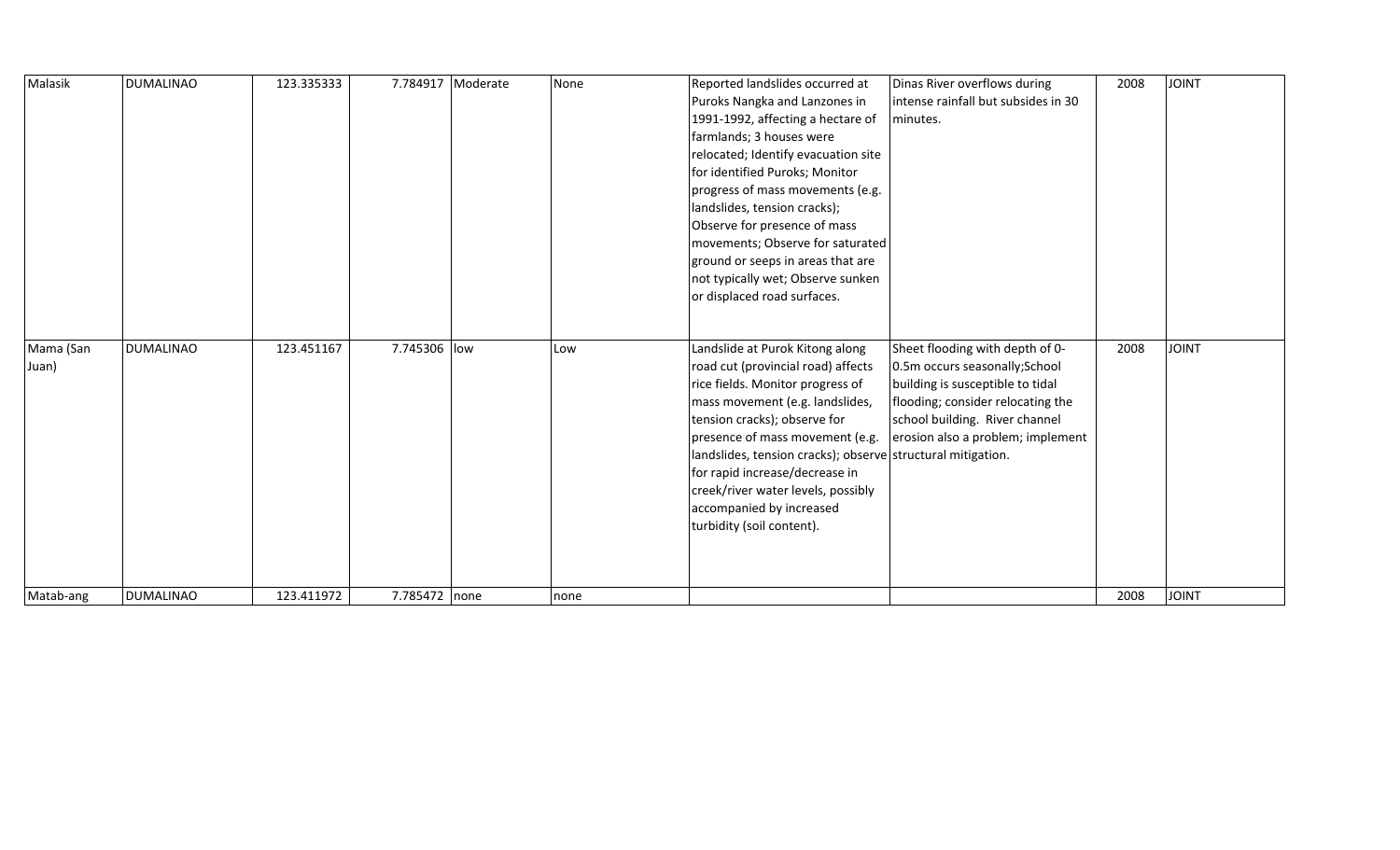| Metokong  | <b>DUMALINAO</b> | 123.384056 | 7.793778 Moderate | Moderate | Observe for other mass<br>movements (e.g. landslides,<br>tension cracks); Monitor progress<br>of mass movements; Observe for<br>rapid increase /decrease in creek/<br>river water levels, possibly<br>accompanied by increased<br>turbidity (soil content) especially<br>for about 43 houses living near the<br>coastal area; identify evacuation<br>site; develop early warning system<br>intended for landslide & flooding;<br>observe for sunken or displaced<br>road surfaces. | Monitor progress of mass<br>movement; observe for other<br>presence of mass movement;<br>develop an early warning device for<br>both landslide and flooding related<br>hazard prevention; identify<br>evacuation site; observe for rapid<br>increase/decrease in creek/river<br>water levels; observe for saturated<br>ground or seeps in areas that are<br>not typically wet; observed sunken<br>road surfaces; identify relocation<br>site for Metokong esp. near coastal<br>area (43 houses); constant<br>communication and updates with<br>brgy Mama or the Municipality of<br>Dumalinao. | 2008 | <b>JOINT</b> |
|-----------|------------------|------------|-------------------|----------|------------------------------------------------------------------------------------------------------------------------------------------------------------------------------------------------------------------------------------------------------------------------------------------------------------------------------------------------------------------------------------------------------------------------------------------------------------------------------------|-----------------------------------------------------------------------------------------------------------------------------------------------------------------------------------------------------------------------------------------------------------------------------------------------------------------------------------------------------------------------------------------------------------------------------------------------------------------------------------------------------------------------------------------------------------------------------------------------|------|--------------|
| Montosawa | <b>DUMALINAO</b> | 123.328417 | 7.830250 low      | low      | Observe for presence of mass<br>movements (e.g. landslides,<br>tension cracks)                                                                                                                                                                                                                                                                                                                                                                                                     |                                                                                                                                                                                                                                                                                                                                                                                                                                                                                                                                                                                               | 2008 | <b>JOINT</b> |
| Pag-asa   | <b>DUMALINAO</b> | 123.358583 | 7.818722 low      | High     | Observe for presence of mass<br>movements (e.g. landslides,<br>tension cracks)                                                                                                                                                                                                                                                                                                                                                                                                     | Creek at Brgy. Pag-asa overflows<br>seasonally; flood depth of about<br>0.5m lasts for a maximum of 1 day;<br>Avoid build-up along Pag-asa creek                                                                                                                                                                                                                                                                                                                                                                                                                                              | 2008 | <b>JOINT</b> |
| Paglaum   | <b>DUMALINAO</b> | 123.361528 | 7.814222 Moderate | low      | 2007 landslide debris at the foot of<br>the slope is noted along the main<br>highway, boundary between Brgys.<br>Paglaum and Camanga; Monitor<br>progress of mass movements (e.g.<br>landslides, tension cracks);<br>Observe for presence of mass<br>movements.                                                                                                                                                                                                                    |                                                                                                                                                                                                                                                                                                                                                                                                                                                                                                                                                                                               | 2008 | <b>JOINT</b> |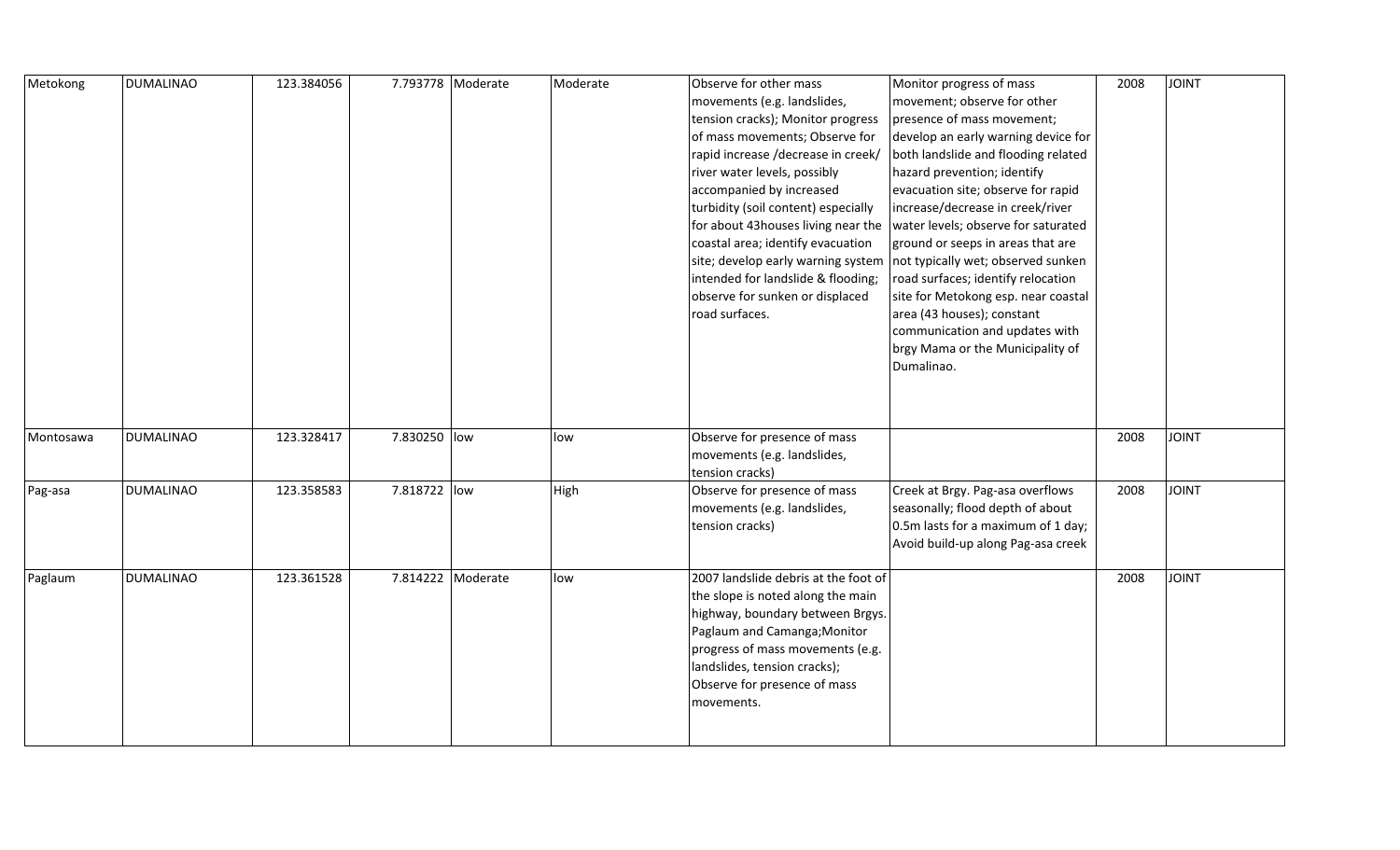| Pantad        | <b>DUMALINAO</b> | 123.419250 | 7.760139 low  |                   |      | Monitor progress of mass<br>movements (e.g. landslides,<br>tension cracks), particularly in<br>Purok Patag.                                                                                                                                                      |                                                                                                                                                                                                                                                                                                                                                                                                                           | 2008 | <b>JOINT</b> |
|---------------|------------------|------------|---------------|-------------------|------|------------------------------------------------------------------------------------------------------------------------------------------------------------------------------------------------------------------------------------------------------------------|---------------------------------------------------------------------------------------------------------------------------------------------------------------------------------------------------------------------------------------------------------------------------------------------------------------------------------------------------------------------------------------------------------------------------|------|--------------|
| Pinig-libano  | <b>DUMALINAO</b> | 123.352556 |               | 7.828889 Moderate | High | Monitor progress of mass<br>movements (e.g. landslides,<br>tension cracks); Observe for<br>presence of mass movements;<br>Observe for rapid increase<br>/decrease in creek/ river water<br>levels, possibly accompanied by<br>increased turbidity (soil content) | Flashflood commonly occurs in<br>Purok Sandayong, however, there<br>are no residents living adjacent to<br>the area. Very high flashflood<br>turbidity; Observe for rapid<br>increase/decrease in creek/river<br>water levels, possibly<br>accompanied; Observe for rapid<br>increase/decrease in creek/river<br>water levels, possibly accompanied<br>by increased turbidity (soil content)<br>in Purok Sandayong river. | 2008 | <b>JOINT</b> |
| Rebokon       | <b>DUMALINAO</b> | 123.418889 | 7.758333 none |                   | none |                                                                                                                                                                                                                                                                  |                                                                                                                                                                                                                                                                                                                                                                                                                           | 2008 | JOINT        |
| San Agustin   | <b>DUMALINAO</b> | 123.413528 | 7.770556 none |                   | none |                                                                                                                                                                                                                                                                  |                                                                                                                                                                                                                                                                                                                                                                                                                           | 2008 | JOINT        |
| Sibucao       | <b>DUMALINAO</b> | 123.355278 | 7.798028 Low  |                   | none | Observe for presence of mass<br>movement (e.g. landslides, tension<br>cracks)                                                                                                                                                                                    |                                                                                                                                                                                                                                                                                                                                                                                                                           | 2008 | <b>JOINT</b> |
| Sumadat       | <b>DUMALINAO</b> | 123.370417 | 7.819694 Low  |                   | high | Debris flow along Dumalinao River. Dumalinao River inundates the<br>Monitor progress of mass<br>movements (e.g. landslides,<br>tension cracks); Observe for<br>presence of mass movements.                                                                       | barangay proper of more than a<br>meter of flood water but quickly<br>subsides within 2 hours.                                                                                                                                                                                                                                                                                                                            | 2008 | <b>JOINT</b> |
| <b>Tikwas</b> | <b>DUMALINAO</b> | 123.353833 | 7.782111 Low  |                   | none | Observe for presence of mass<br>movement (e.g. landslides, tension<br>cracks), particularly in Purok Lapu-<br>lapu                                                                                                                                               |                                                                                                                                                                                                                                                                                                                                                                                                                           | 2008 | <b>JOINT</b> |
| Tina          | <b>DUMALINAO</b> | 123.366778 | 7.780139 low  |                   | none | Monitor progress of mass<br>movements (e.g. landslides,<br>tension cracks); Observe for<br>presence of mass movements                                                                                                                                            |                                                                                                                                                                                                                                                                                                                                                                                                                           | 2008 | <b>JOINT</b> |